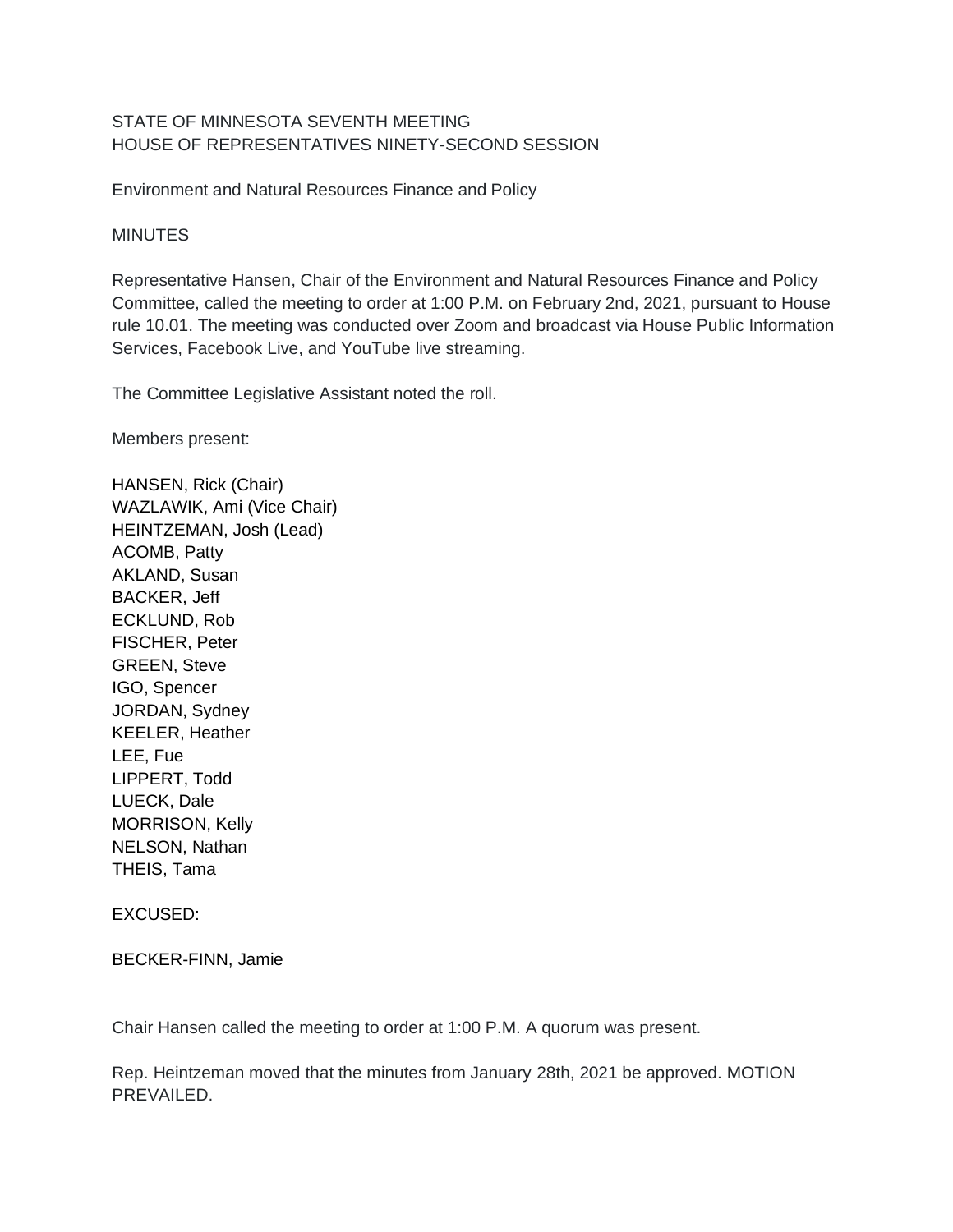An overview of the Conservation Corps of Minnesota was presented.

Presenters:

Mark Murphy, Executive Director, Conservation Corps Hollis Emery, Program Director Youth and Individual Placement Programs, Conservation Corps

Rep. Wazlawik assumed the gavel at 1:34 P.M.

HF151 (Hansen) Environment and natural resources trust fund funding provided, and money appropriated.

Rep. Hansen motioned that HF151 be re-referred to Ways and Means

Rep. Hansen presented HF151.

Rep. Hansen renewed the motion that HF151 be re-referred to Ways and Means and a roll was taken:

AYES:

HANSEN, Rick (Chair) WAZLAWIK, Ami (Vice Chair) HEINTZEMAN, Josh (Lead) ACOMB, Patty AKLAND, Susan BACKER, Jeff ECKLUND, Rob FISCHER, Peter IGO, Spencer JORDAN, Sydney KEELER, Heather LEE, Fue LIPPERT, Todd LUECK, Dale MORRISON, Kelly NELSON, Nathan THEIS, Tama

NAYS:

GREEN, Steve

By a vote of 17 Ayes and 1 Nay the MOTION PREVAILED.